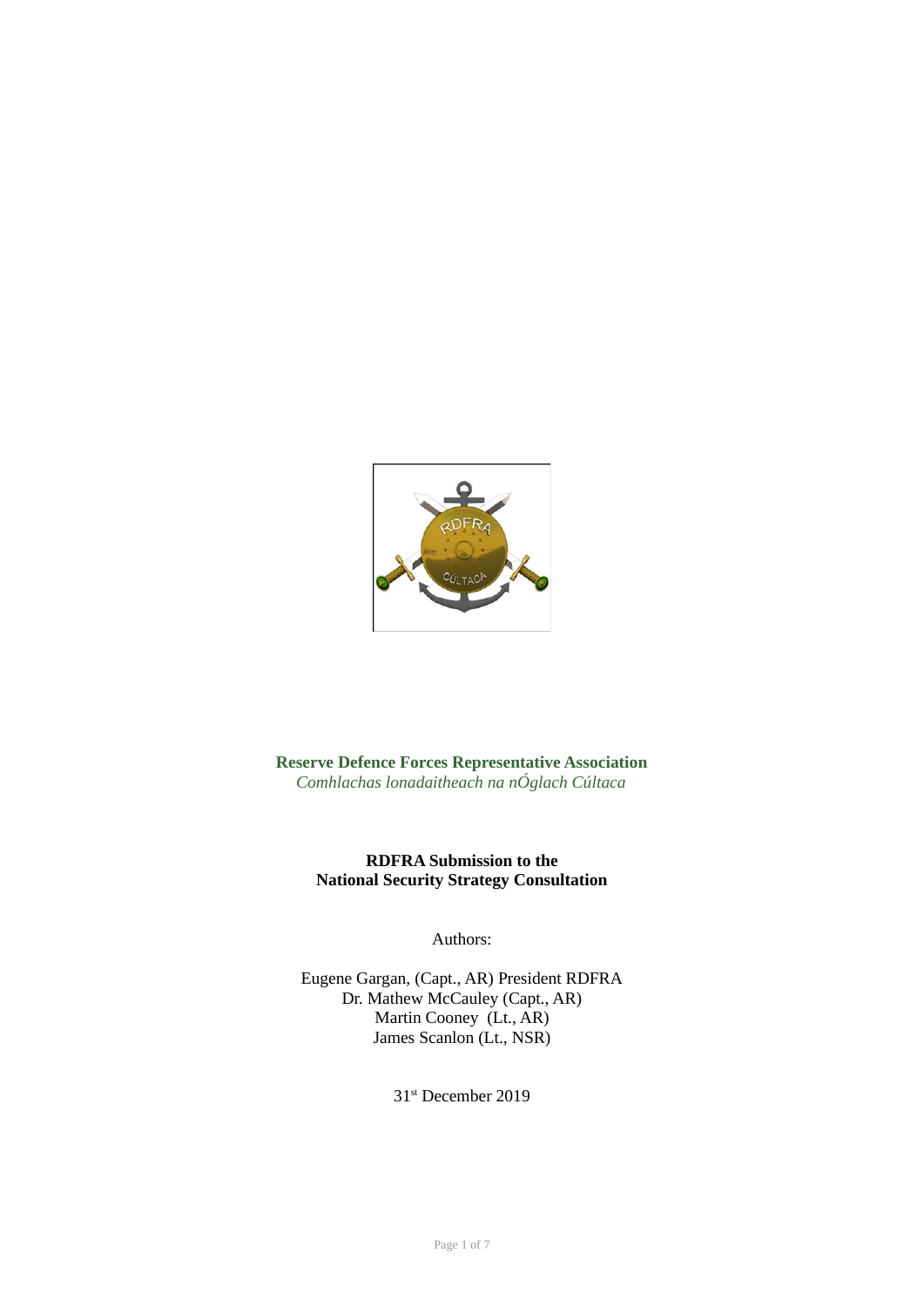### **Introduction**

This submission is a response to the call from the Department of An Taoiseach for submissions from interested parties to invite them to comment on four key questions.

One would have expected that in light of the gravity and seriousness of the topic, and in order to ensure a robust process with submissions from as many interest groups as possible, the public consultation process would have operated for a number of months.

We note that the 2015 White Paper on Defence states that:

*"...the security of the State and its citizens is a primary responsibility of Government... Providing for the military defence of the State's territory is a fundamental security requirement and responsibility for this is vested specifically in the Department of Defence and the Defence Forces. Defence underpins Ireland's security as well as the promotion of the State's strategic interests in the international environment."*

An array of domestic and international defence and security challenges remain a significant concern for Ireland. Such threats pertain to conventional and non-conventional threats. Ireland's geographical and political context places notable military priorities upon the State. These are related to our engagement and support for the EU, UN, NATO-PfP, PESCO, CSDP, etc; along with the plethora of major multinational corporations, organisations, and embassies within the State, many of whom originate from countries which attract hostile threats from across the globe.

The Irish State is also unique, due to its duties towards defence and security relating to the Belfast (Good Friday) Agreement. The consequences of Brexit will require specific attention towards dissident paramilitary threats across the island of Ireland. Furthermore, our land border with Northern Ireland necessitates the deployment of military assets to address potential threats traversing through the State to the UK. Various emerging non-conventional threats also include attacks via cyber, climate, social order, information systems, democratic processes, national resources, etc.

The State's national and international defence commitments will only grow in the years ahead. This will be associated with the changing jurisdictional, legal, political and security landscape arising from Brexit; along with our evolving collective-responsibilities within the EU, and the commitment Ireland retains to supporting international security and humanitarian missions. Such duties and priorities reflect not only the State's values and ethics, but also our responsibilities towards financial, economic and social protection, investment and growth. The actions of adversaries to the State and its interests require that the military attend to the ongoing development and modernisation of new military capabilities and strategies, which address such factors across sea, land, air, cyber-security and space. Despite the above challenges and realities, Ireland has chosen to retain the lowest spending on military resources within the EU, as measured by percentage of GDP. To respond to these matters, there is a clear requirement to confront the systemic processes that have contributed to the current military capability concerns in Ireland over recent years. There is an additional need to assure that the military achieves recruitment and retention objectives in order to return it to its established strength. Furthermore, capability gaps will involve significant investment across sea, land, air, and cyber-security resources. The strategic planning, operating and management of the military should involve clear yet dynamic financial processes, which are adaptable and appreciative of the importance of the military to Ireland's national and international posture.

Many of the defence and security challenges and priorities for Ireland will involve a shift in military culture within the State and across State bodies. While priority should remain on urgently addressing and enhancing the deficits within the Permanent Defence Force, there is significant scope to maximise the utilisation of the military reserve (i.e. Army Reserve and Naval Service Reserve). Unlike the reserve components within other nations, the size and usage of Ireland's Reserve Defence Force (RDF) is minimal. The DF's single force structure and the current White Paper on Defence call for the increased development and deployment of reservists, including specialists in healthcare, cyber-security etc. There is a low carrying cost for the contingent capability provided by reservists. As a result, a concerted effort should begin forthwith on growing and developing the RDF, with associated improvements to the supports provided for reservists. This would involve matters pertaining to the reserve career structure for training, operational service, and advancement for such service personnel. This process should also focus on addressing critical shortages in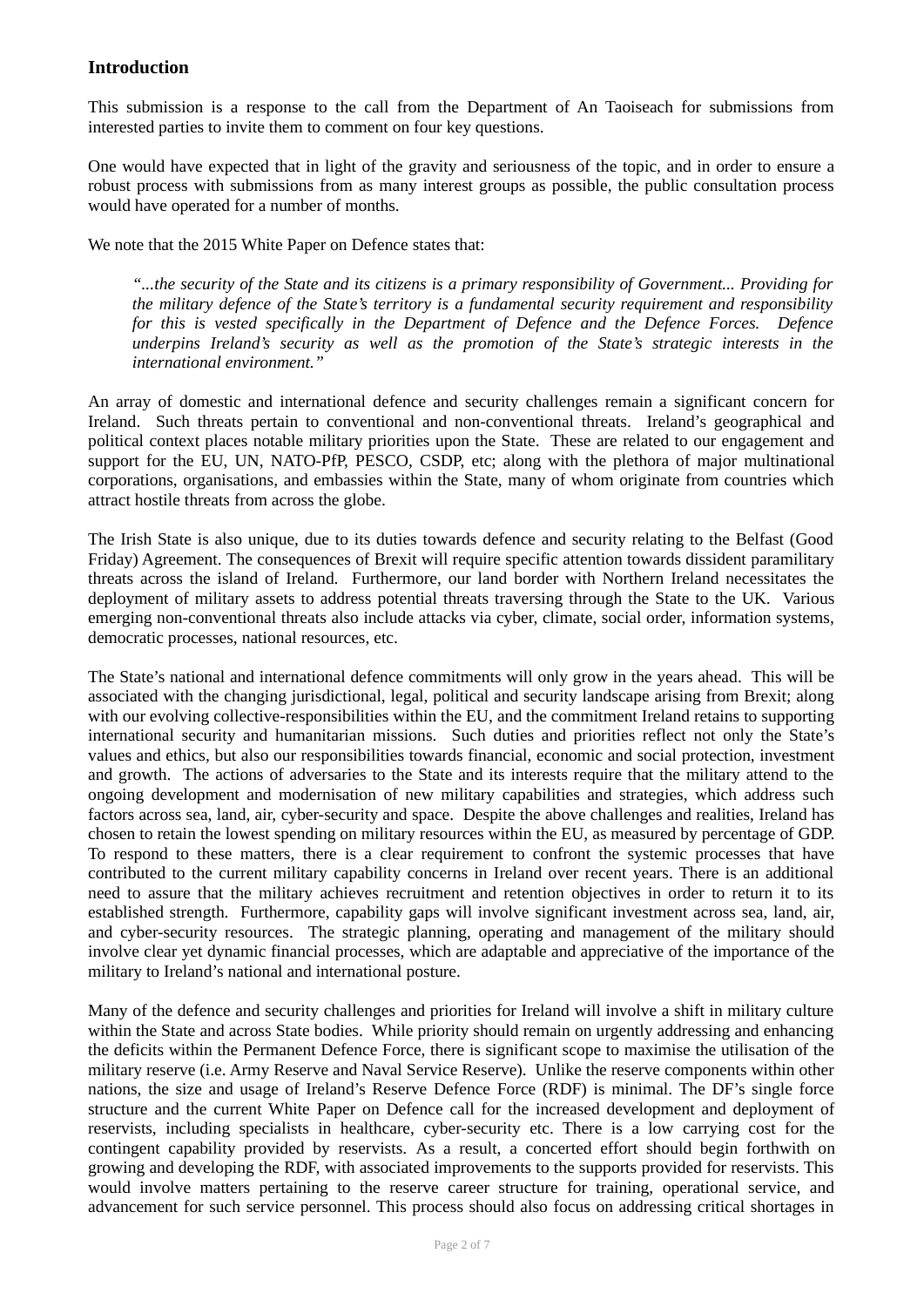specialist areas within the DF as a whole, whilst assuring that appreciation is attained across the defence community in developing certain assets that are best retained in the reserve (e.g. select medical specialities, along with certain legal, IT, cyber, research and language personnel, etc.)

A reserve is never a substitute for a properly resourced professional force. The primary goal of the RDF should be to provide a well-trained surge capability to the PDF in times of crisis or increased operational tempo. An example of this is where well-trained reservists undertake garrison duties during a crisis period, thereby releasing their highly-trained PDF colleagues to be deployed to front-line tasks. A secondary capability would be to temporarily augment the PDF during periods when it is understrength, either across its establishment or in discrete specialist functions.

### **Question 1 – I***n a rapidly changing world what in your view will be the principal threats to Ireland's national security from 2020 – 2025?*

In our view, the principal threats to Ireland's national security in the relevant time period are;

- (i) Cyber-security;
- (ii) Climate Change;
- (iii) Terrorism; and
- (iv) Migration.

This question indicates what the government already recognises that the protection of national security is a difficult challenge to meet effectively. The threat landscape has over recent years changed at an accelerated and alarming rate. Conventional approaches to defence are unlikely to provide any effective remediation of the risk from hitherto unknown threat actors. An appropriate approach would likely involve two key elements; flexibility and adaptability. In considering the former, the ability of the Defence Forces to rapidly expand in response to the emerging threat landscape would require an effective plan, as well as a wellrehearsed mobilisation of state assets and personnel as it military commanders would see fit. In the latter case, the ability to re-task existing assets to address enemy responses and counter responses is key.

Both approaches are complementary and the adoption of both may be an appropriate response to the globally acknowledged shift from conventional to hybrid warfare prosecuted both openly and covertly.

The ability to define and then detect an attack, and how to gauge an appropriate response lies within the purview of military commanders and well-informed political leaders who have the competence and capability of making complex decisions in difficult circumstances. Being able to gauge whether an event can be classified as an attack on our western and Irish values, as well as initiating an appropriate response, will most certainly be a key competence that will be required.

Other nations have seen how subtle and probing attacks on their state, whether it is on their values or national institutions, are seldom without intent. There are a number of actors who operate on the international stage whose interests would be served by destabilising the apparatus of our state and who continuously seek effective means to promote their own interests at the expense of ours.

It probably goes without saying that the protection of our way of life cannot be undertaken without the corresponding protection of our economy, our state institutions and our critical infrastructure. The common denominator among all is the 'interconnectedness' of each and the vulnerabilities that this exposes to a threat actor. Sectors such as power generation and distribution, telecommunications, and fin-tech are all examples where enterprises can provide some protection for themselves, but without an overarching defensive framework, they remain woefully exposed.

National institutions such as banking, law enforcement, the Justice system as well as the Civil and Public Service, all expose a different vulnerability and one with which must be addressed by the state itself, as opposed to contracting out to private or commercial entities.

The threats to such critical infrastructure are both physical and non-physical. Physical threats are those with a potential to cause damage to the infrastructure itself; for example, terrorist attacks against data centres; theft of metal and materials from communications lines. Non-physical threats are those which may or may not manifest themselves in physical damage but can undermine the essential management, control and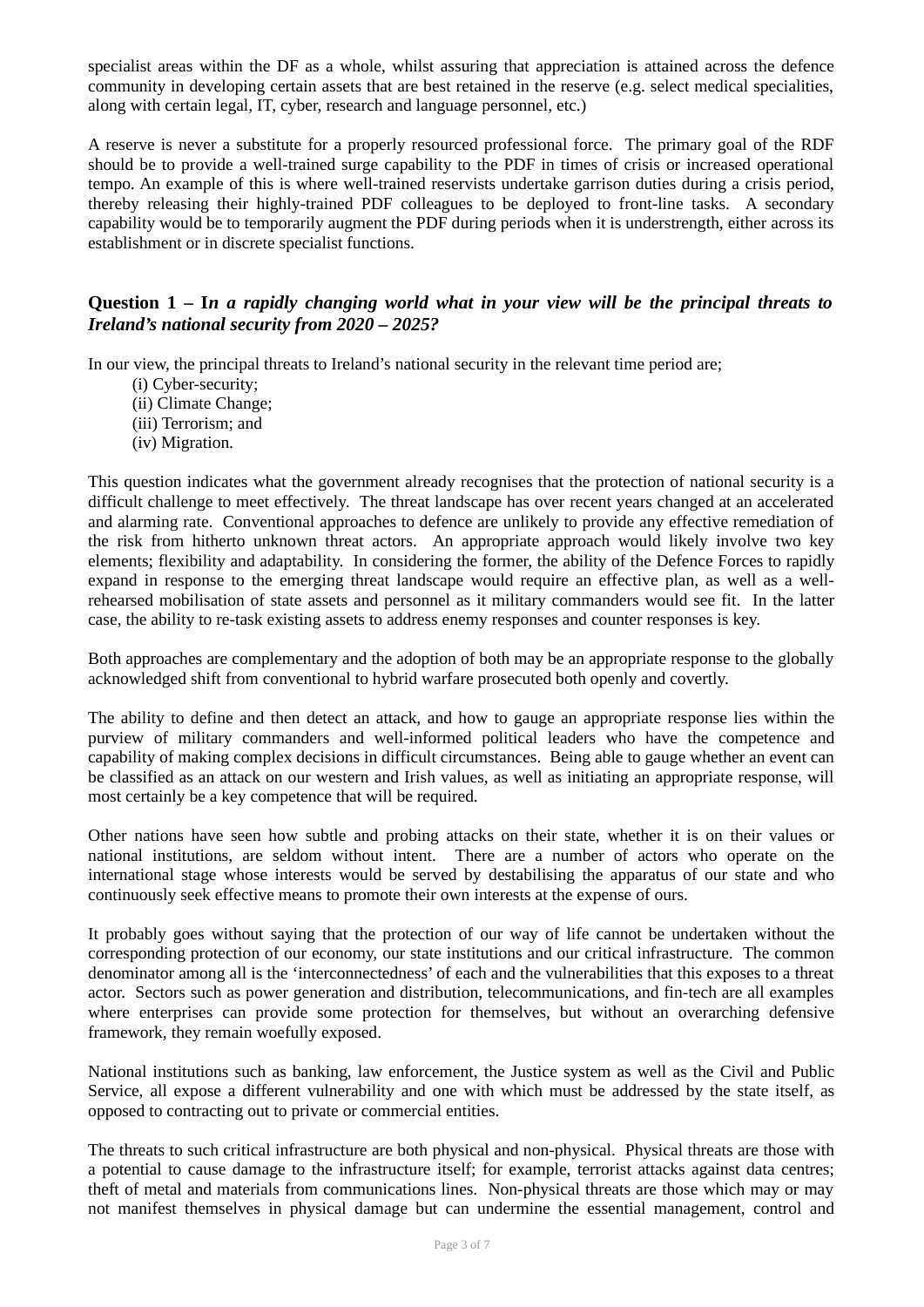operating systems on which key infrastructure relies. A cyber-attack is a form of non-physical threat which, if not countered effectively, can lead to drastic consequences. For example, the 'WannaCry' ransomware attack on the NHS in the UK in 2018, which was countered within four days, is reported to have cost the NHS £92 million (Without considering the cost of harm to and deaths of health service users).

Traditionally, Ireland's primary focus for national security has been on physical threats. Unfortunately, it appears that the low volume of spending on defence in Ireland means that its ability to mobilise sufficient, adequate and appropriate resources to counter such threats has been hampered.

Separately, it has become increasingly apparent, both on the international and national stage, that nonphysical threats have the potential to cause a disproportionate level of damage in terms of the resources required to launch them. The Government has recognised this point:

"*Recent years have seen the development and regular use of very advanced tools for cyber enabled attacks and espionage, and, likely for the first time, the physical destruction of Critical National Infrastructure by cyber enabled means. As such, the field of cyber security is characterised by ongoing and high stakes technological arms race, between attack and defence.*" [1](#page-3-0)

It is critical, therefore, that Ireland increases its commitment to defending from such threats and the State's ability to respond to both physical and non-physical results. This requires a co-ordinated approach amongst State agencies and the Defence Forces, particularly in response to hybrid attacks.

The above is a consideration of the country's disposition in relation to attacks from a hostile agent or agents. However, as is now widely known, climate change poses a risk to the state and its citizens. Risks caused by it are no longer the "once in a century" events, as the Department of Defence has referred to them, perhaps as a comfort to their apparent lack of preparedness.

As has already been seen, flooding and the effects on agriculture and food production through climate change will have potentially disastrous effects on the economy. Here a responsive approach is best considered as proactive measures lie largely within the political domain and many commentators have already claimed that political leadership has failed in addressing that in a timely way. This means that the front line agencies of the State need to be trained and equipped for this particular form of threat. The Defence Forces is a key actor in terms of responding to such threats, with the RDF representing a significant force enabler and multiplier in respect of responding to crises. Time and time again, the Defence Forces has mobilised to provide relief from flooding, snow and ice storms and water shortages and, whilst having successfully discharged their tasks, each event has demonstrated the low levels of resources available to counter such threats and the fact that we would not be in a position, as a State, to respond to such events for a prolonged period of time.

As an island nation, soon to be blocked from easy access to mainland EU by the UK, the preservation of our transport and telecommunication links are enormously important. The development of our maritime capabilities to further expand to protect the national interest on the high seas is a message that our colleagues in the Naval Service have been advocating for many years. The crisis that has been allowed to develop there needs to be effectively addressed as a matter of priority.

The likelihood of a migration crisis or a blockade, while remote, is no excuse for failing to develop the capability of responding to such difficulties should they materialise.

In the two decades since the relative peace in the North since the Good Friday Agreement, many observers have commented that the national awareness of just how easily civil unrest could re-ignite has been lost. The ability to maintain the rule of law in the face of significant civil unrest, be it from republican paramilitaries or other new agents such as right wing extremists or Islamic fundamentalists, must be retained. The ability to provide effective aid to the civil power has been put under undue stress due to prevailing government policy on defence. Clearly, this needs to be properly addressed.

<span id="page-3-0"></span><sup>&</sup>lt;sup>1</sup>National Cyber Security Strategy 2019 – 2024, Government of Ireland, p. 13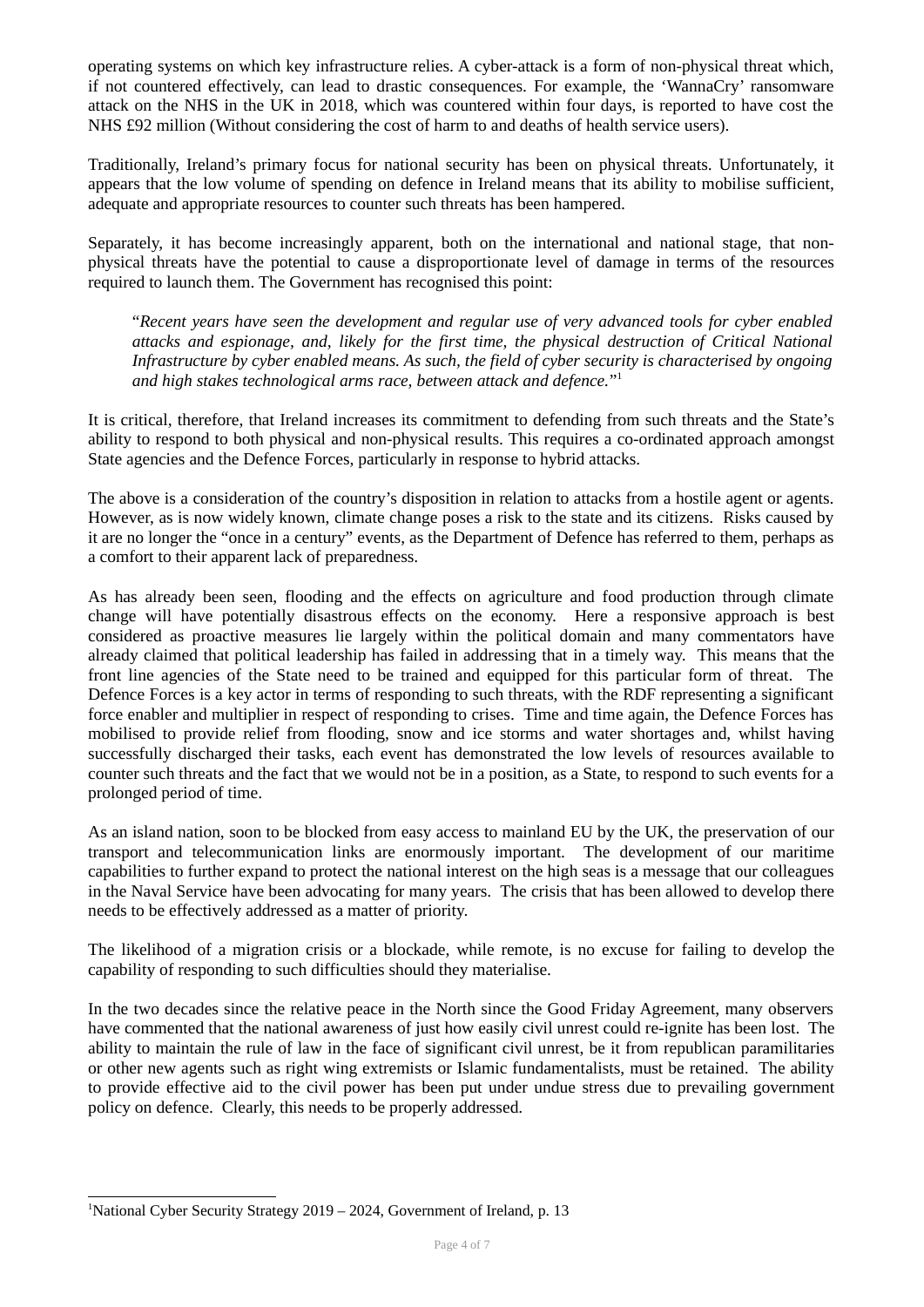In doing so, the ability of the Defence Forces to provide support to the state in a flexible way, as was demonstrated in recent years with events as diverse as the hunger strike protests to movement control during the Foot and Mouth pandemic, will need to be provided for.

### **Question 2 –** *In your opinion, what strategic goals should Ireland adopt for national security?*

This question is best addressed by examining what our neighbours and peers are doing to address their own security requirements. However, there are four main goals which could serve as ideal high-level objectives:

- 1. Interoperability with other European military and state security organisations The ability to work alongside other armies will provide opportunities for shared learning, enhanced capability and economies of scale.
- 2. Alignment with other European military and state security organisations So that Ireland does not become an outlier in international defence policy issues, and therefore a conspicuous target.
- 3. Development of our own native defence capabilities

For the RDFRA, this is the single most important goal. Previous detailed presentations to the Joint Committee on Defence, and to the Minister with responsibility for Defence, have all covered what is required here. For the purpose of this submission, we are confining our comments on development of native defence capabilities to the RDF. In summary, the following policies should be formulated without any further delay in terms of the ensuring a viable and effective Reserve:

- (a) Government policy which supports Defence, including the use of the RDF in a real and meaningful manner;
- (b) A meaningful operational use of reserve forces by military commanders facilitated by legislative changes to the relevant statutes (Defence Acts) (including the utilisation of select RDF personnel on certain overseas operations);
- (c) The provision of employment protection for reservists through amending existing employment law so that reservists may do their duty without negative consequence; and
- (d) Employer engagement to support the use of Reservists which could include the establishment of incentives for employers to employ reservists.
- 4. Severing the reliance on other states for help

The unstated policy of reliance of our large neighbours to protect us in the event of a national crisis, without having made adequate preparations ourselves, is and should be a source of national embarrassment. As a sovereign state, we should be able to reasonably meet the challenges of providing adequate protection for the state and its citizens.

# **Question 3 –** *In your view, will the traditional national security policies and approaches remain relevant for Ireland over the coming decade?*

As was previously detailed, the RDFRA firmly believes that those 'traditional national security policies' have been developed more in line with political expediency and the economics of austerity rather than in response to expert advice available from senior military leadership. In short, the answer is clearly 'no'. It is only through good fortune that the enormous gaps in policy have not exposed the State to catastrophic failures and/or tragedies.

The dynamic threat landscape makes accurate prediction of security requirements difficult, therefore, the reduction of capabilities to only that adequate to 'keep the lights on' exposes the state to a failure of the Defence Forces to properly respond to any threat to national security. This is both a false economy and, some would argue, a betrayal of trust the citizens have placed in their political leadership.

A proactive approach to defence is required and the natural lead organisation here is the Defence Forces, with the appropriate support of the Department of Defence.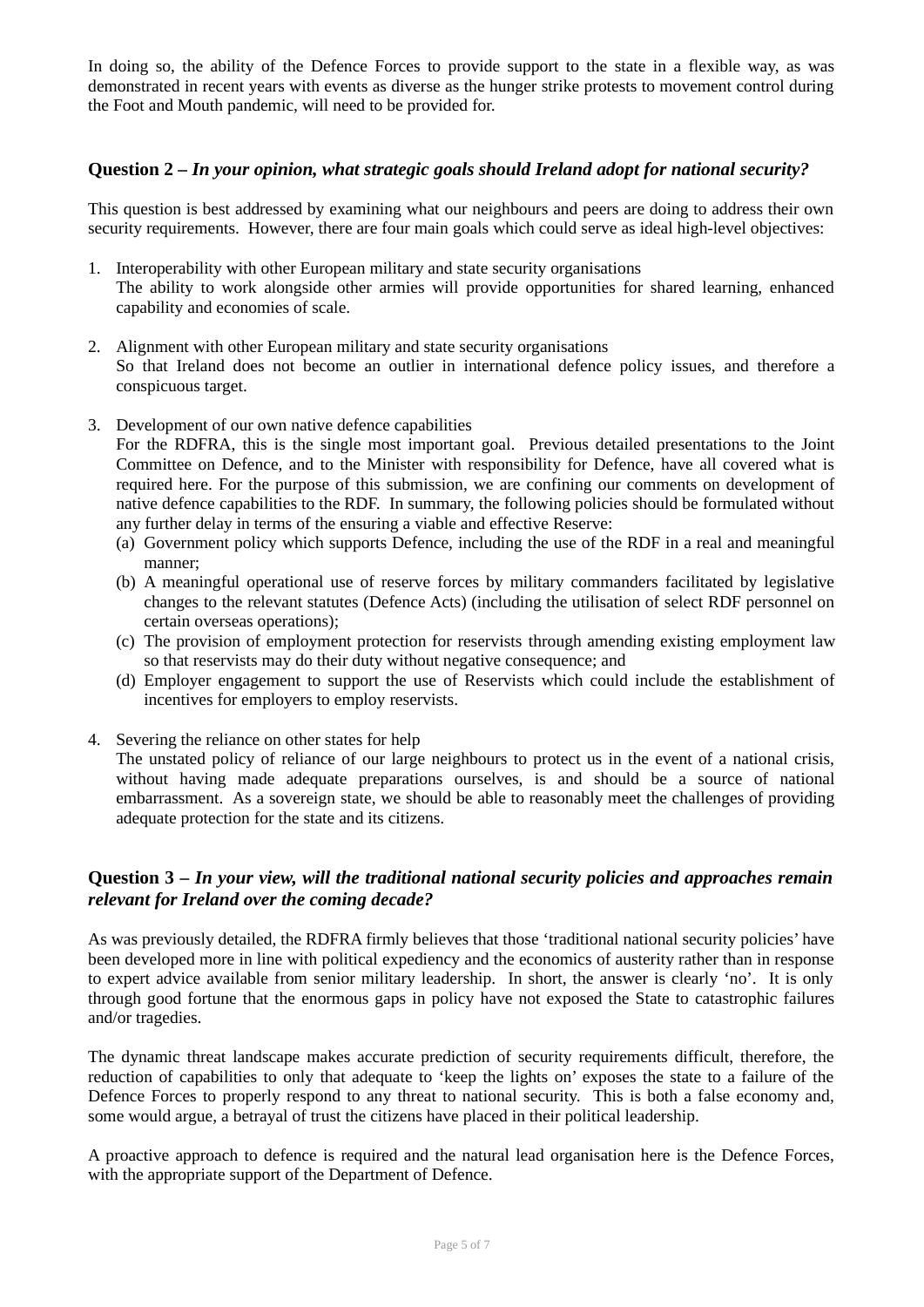The over-reliance upon an Garda Síochána for a disproportionate responsibility of state security places an undue burden upon law enforcement for threats that fall outside their competences. This is not a criticism of the Gardaí, but rather an observation that recent government policy has failed to properly classify defence and threats appropriately.

# **Question 4 –** *What strategic capabilities will the State need to develop in order to enhance its capacity to protect the State and the people from current and emerging threats?*

Fortunately, the capabilities likely to be required by the State for the most part exist within her borders. The challenge for the Government is in taking advice from stakeholders and forming an effective canon of policy and law to respond to the demand to establish the required capacity.

At a high level, there are at least 8 areas which need to be addressed as a matter of urgency;

1. Technological

Every stakeholder is acutely aware of the expanding requirement to equip the state with an appropriate Cyber-Security capability. The establishment of the National Cyber Security Centre, at the beginning of the last decade, was a welcome development. Unfortunately, the C&AG identified that its overall strategic plan was not clear.<sup>[2](#page-5-0)</sup> It also identified that the Department of Communication's funding for cyber security in the period  $2012 - 2015$  was a third of that for  $2011.<sup>3</sup>$  $2011.<sup>3</sup>$  $2011.<sup>3</sup>$ 

In such circumstances, it is our submission that there already exists a structure within the Defence Forces (the CIS Corps) for developing this defensive capacity. There are obvious efficiencies in siting the development within Defence as it already can utilise civilian skills through the employment of reservists where necessary.

2. Medical

The ability to react to mass civilian emergencies, either in a major accident or epidemic context is a required capability. This is especially so when the existing capacity of the HSE is as stretched as it currently is.

3. Logistics

Floods in the mid-west and elsewhere have demonstrated the requirement of the State to move citizens, aid and supplies in the event of major disruptive events. Global climate change is likely to make this requirement more acute in coming years.

4. Maritime

The defence of our maritime borders, undersea communications cables, narcotics interdiction and fisheries protection are all well-known requirements for our Naval Service. Studies have shown that a 12-Ship Fleet is the minimum capable of adequately projecting Ireland's sovereignty out into its expanded Exclusive Economic Zone (EEZ).

With regards to interoperability with our Defence Partners in Security and Humanitarian missions, the Naval Service requires at least one Multi-Role Vessel (MRV) as outlined in the White paper on Defence. Any Naval Service vessels operating with an international force must, as a minimum, be equipped to detect and defend itself from all modern anti-ship weapons. Reservists could be used in a cost-effective way to expand the ship's company of a MRV when it pivots from a domestic, EEZ-policing role to a humanitarian or security mission.

The provision of replacement vessels to the Naval Service Reserve is urgently required to provide a suitable training platform for reservists. In addition, suitably designed craft could allow the NSR to undertake limited operational taskings in inshore waters and harbours. The only vessel currently capable of these tasks may be an Offshore Patrol Vessel (OPV) which could be released for other duties where such an expensive asset would provide more value to the state.

<span id="page-5-0"></span><sup>2</sup>C&AG Annual Report 2017, Chapter 8, paragraph 8.40

<span id="page-5-1"></span><sup>3</sup> *Ibid* paragraph 8.12